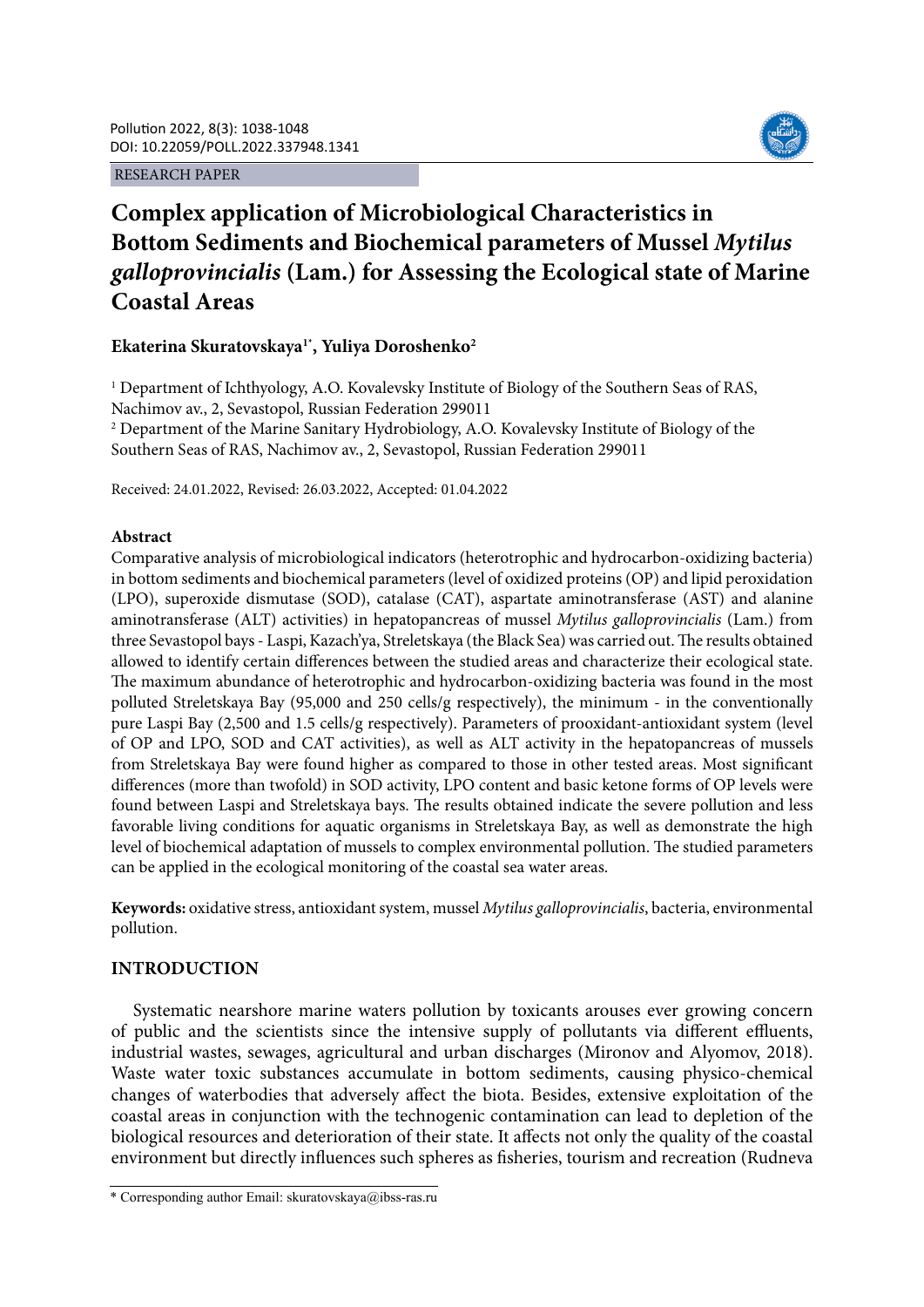et al., 2016; Luk'yanova and Korchagin, 2017; Chesnokova et al., 2020; Sigacheva et al., 2021).

In this respect one of the suchlike regions is Sevastopol area (the Black Sea) which is considered as the collector of different pollutants. Raw wastewaters as well as impure industrial and domestic wastes are regularly discharged in its waters. As a result in its coastal zones there are constantly emerging spots with high concentration of toxicants in the bottom sediments: heavy metals, organochlorine and organophosphorous compounds, petroleum hydrocarbons and radionucleids (Malahova et al., 2018; Tikhonova et al., 2018; Soloveva et al., 2019). These pollutants are absorbed and accumulated by hydrobionts inducing metabolic processes of reorganization and intoxication (Nemova et al., 2014; Luk'yanova and Korchagin, 2017).

Considering all those mentioned, the observation of waterbody and biota contamination appears to be the main task of the ecological monitoring. However, currently applied methods of physico-chemical analyses do not allow to evaluate the state of marine coastal ecosystems as they reflect the situation directly during the period of collecting samples and do not permit to identify all those known, thus stimulating search for unknown pollutants of the marine environment (Nemova et al., 2014; Rudneva et al., 2016; Luk'yanova and Korchagin, 2017).

So nowadays to conduct the nearshore complex assessment of the ecological state along with the traditional physico-chemical methods, there are widely used bioindicaton technologies that more accurately show the quality of the environment and the reaction of hydrobionts to all negative environmental impacts. Application of such approach requires selection of the bioindicator species and the informative indices (biomarkers) according to which the degree of the impaired biological functions occurred under conditions of the multifactoral anthropogenic pressure can be estimated (Nemova et al., 2014; Rudneva et al., 2016; Luk'yanova and Korchagin, 2017; Asif et al., 2018; Polyaka et al., 2020).

Microorganisms due to high ecological plasticity explained by the unique physiological, biochemical and genetic characteristics tend to respond quickly to changes of the environment and the influence of stressors serving as indicators of the environmental pollution (Parmar et al., 2016). The methods of the microbial indication allow to reveal and control the emergence of the pollutants in water much earlier than the irreversible toxic effects occur in hydrobionts. Abundance of the microorganisms appears as the indicator of the extent of water pollution (Sumampouw and Risjani, 2014; Zolkefli et al., 2020). In parallel, bottom invertebrates and their communities are also the susceptible indicators of water environmental contamination. Structural and functional characteristics of zoobenthos appear to be a perspective element in the monitoring system enabling to identify the marine habitats pollution (Mironov, 1988; Sukharenko et al., 2017; Alyomov, 2021).

Benthic organisms largely subject to the impacts of the chemical contamination as they inhabit pre-bottom areas where different toxicants sink accumulating in the sea beds (Sarker et al., 2016). In food of the benthic organisms the content of toxicants is found increased as they arrive from pre-bottom water layers and soil (Uzbekova and Lutsenko, 2011; Pešić et al., 2018; Talukdar et al., 2022). The dominant species in the macrozoobenthos communities of Sevastopol bays is the mussel *Mytilus galloprovincialis* (Mironov, 1988). Owing to significant accumulation of toxicants in body at low concentrations in marine waters, *M. galloprovincialis*  is often used as the bioindicator of marine water pollution by heavy metals, pesticides and other toxicants in different habitats of this species (Vidal-Linan et al., 2016; Sukharenko et al., 2017; Benaly et al., 2017; Ozkan et al., 2017).

To detect the initial changes in metabolism of water organisms, molecular biomarkers allowing determination of negative environmental factors on certain metabolism chains are used. It assists to define the main strategy and peculiarities of structural functional changes in the body when adapting to unfavourable habitats (Nemova et al., 2014; Rudneva et al., 2016; Luk'yanova and Korchagin, 2017). Biomarkers have been also extensively used to provide the connection between external levels of the contamination exposure, internal levels of it in tissues,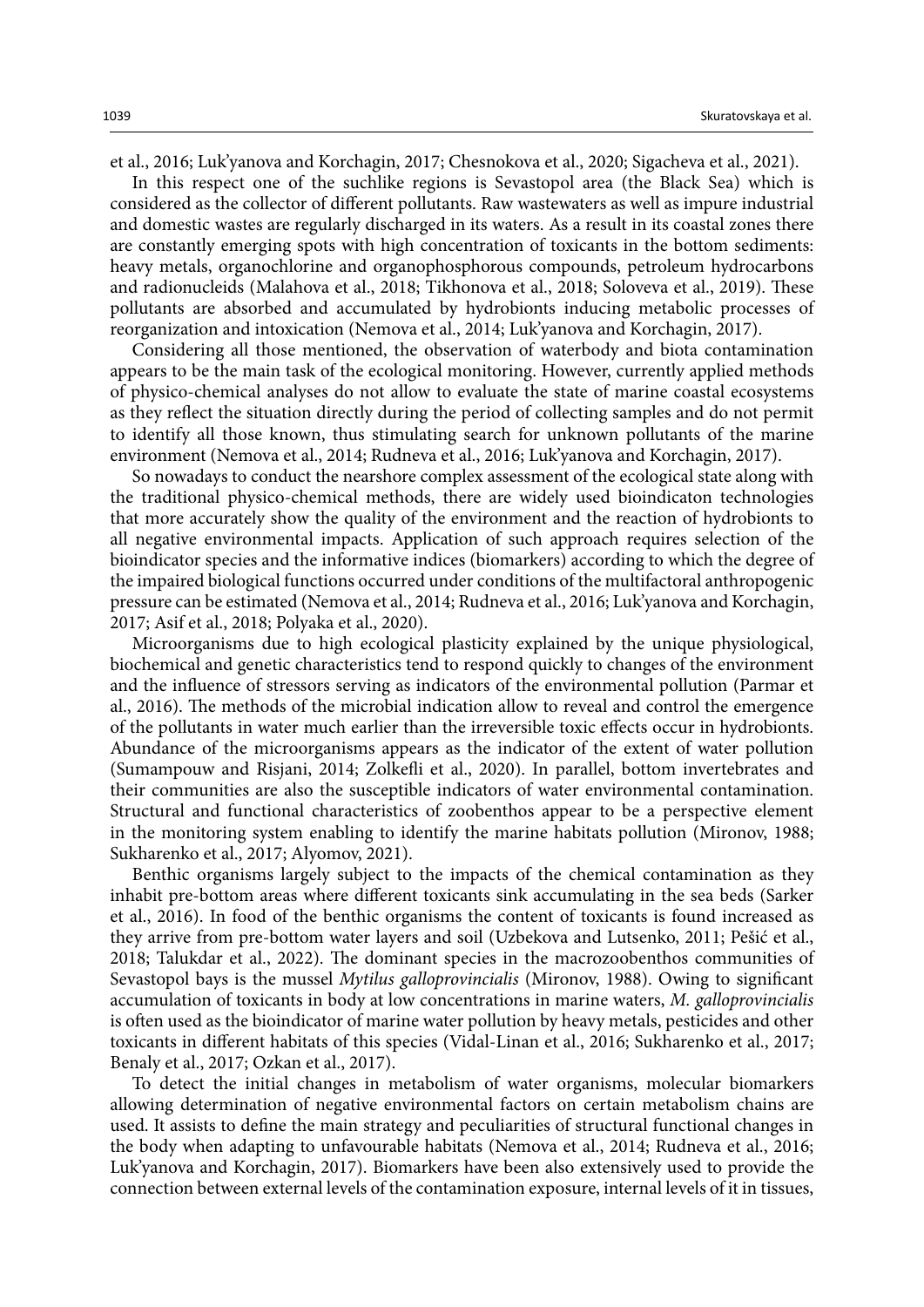and early adverse effects in organisms. As such, they are considered as 'early warning' signals that have the potential to detect an effect in target biota prior to one that is being observed at the population, community, ecosystem level. Hence, the use of biomarkers can be a critical line of evidences to understand relationships between stressors and effects on the coastal resources, and to prevent detrimental impacts of contamination on the ecosystem structure and function (Kroon et al., 2017; Luk'yanova and Korchagin, 2017; Chesnokova et al., 2020). The most informative molecular biomarkers are indicators of the oxidative stress (level of lipid and protein peroxidation, DNA damage) and antioxidant (AO) defense (low-molecular AO content, enzyme activities), biotransformation enzyme activities (cytochrome P450, ethoxyresorufin O-deethylase, glutathione-S-transferase), functional state (aminotransferase activities) and neurotoxic (cholinesterase and choline acetyltransferase activities) parameters that were determined experimentally (Cajaraville et al., 2000; Oliva et al., 2014; Vidal-Linan et al., 2016; Benaly et al., 2017; Ozkan et al., 2017; Klimova et al., 2019).

The present article was aimed at studying the ecological state of the coastal areas of the Black Sea (Sevastopol) basing on the biochemical parameters in hepatopancreas of the Black Sea mussel *Mytilus galloprovincialis* and the results of the microbiological monitoring in bottom sediments.

## **MATERIAL AND METHODS**

The research was performed in three bays (the Black Sea, Sevastopol region) with the different levels of pollution in summer, 2020 - Laspi, Kazach'ya, Streletskaya (Figure 1).

The mussels as well as the samples of the bottom sediments for the microbiological analyses were collected simultaneously in all study areas. The sediment samples were transported in the clean containers kept in ice and were processed shortly within 1–2 h after sampling. The mussels were transported to the laboratory in containers with the aerated sea water.

Abundance of heterotrophic (HB) and hydrocarbon-oxidizing (HOB) groups of bacteria was determined in bottom sediments by the limiting decimal dilution method using liquid media. For HB, peptone water was used (Netrusov, 2005; Sonnenwirth and Jarett, 1980). For HOB,



1 – Streletskaya Bay, 2 – Kazach'ya Bay, 3 – Laspi Bay **Fig. 1.** Study area map showing locations of selected bays: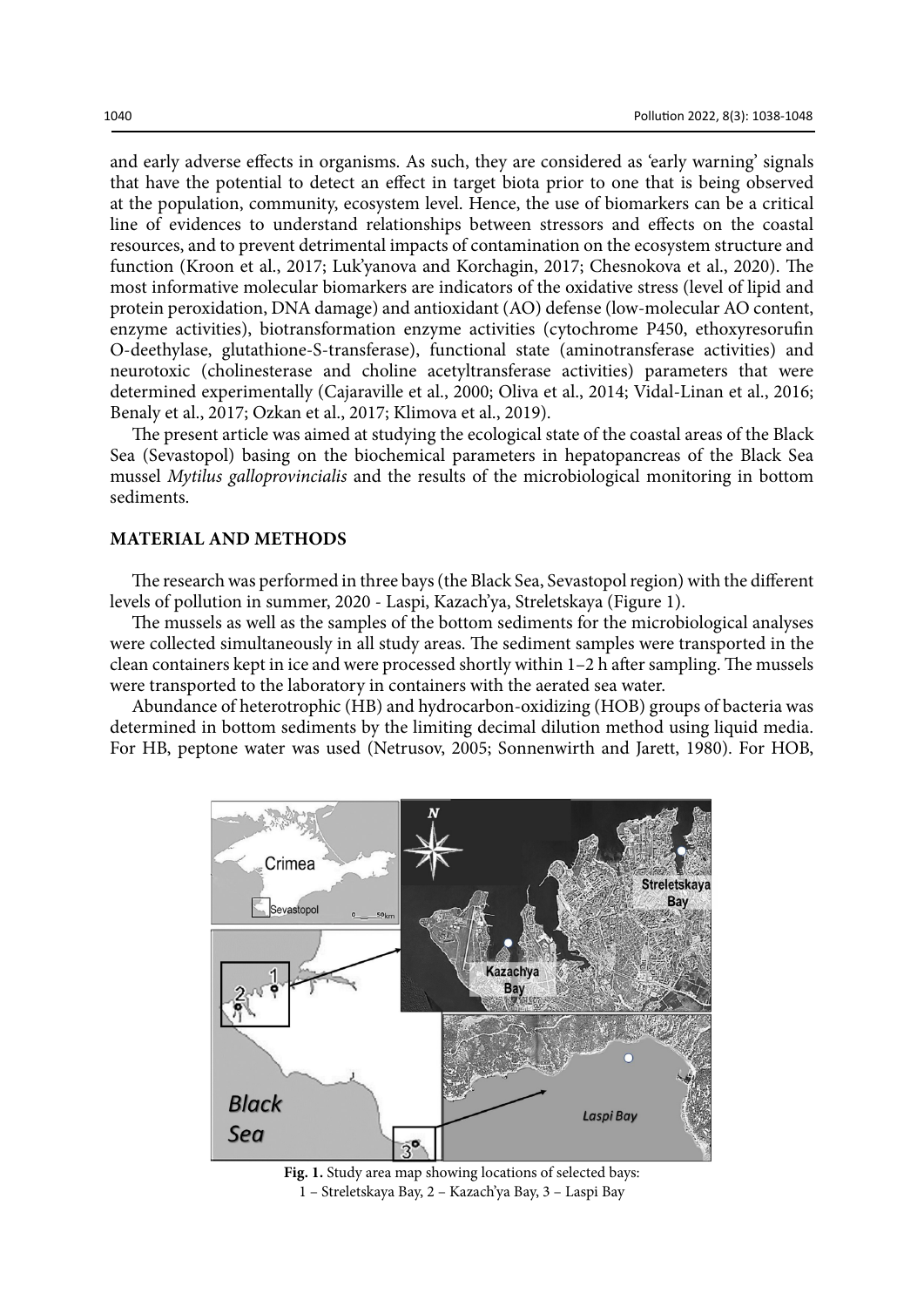| Parameter  | Laspi Bay        | Kazach'ya Bay    | Streletskaya Bay (n=15) |
|------------|------------------|------------------|-------------------------|
|            | $(n=15)$         | $(n=15)$         |                         |
| Length, mm | $51.44 \pm 0.52$ | $52.11 \pm 0.51$ | $51.54 \pm 0.93$        |
| Height, mm | $26.83 \pm 0.39$ | $26.74 \pm 0.58$ | $29.51 \pm 1.22$        |
| Depth, mm  | $19.41 \pm 0.42$ | $19.89 \pm 0.38$ | $21.92 \pm 1.5$         |
| Weight, g  | $10.62 \pm 0.54$ | $9.34 \pm 0.3$   | $10.34 \pm 0.7$         |

**Table 1.** Size-weight characteristics of mussels *Mytilus galloprovincialis* from three Sevastopol bays (mean ± SEM) **Table 1.** Size-weight characteristics of mussels *Mytilus galloprovincialis* from three Sevastopol bays (mean ± SEM)

n - number of individuals

Voroshilova-Dianova medium was used (Netrusov, 2005). As the only source of carbon and energy, 1% of sterile oil was added to each test tube after inoculation. When preparing the media, the salinity of seawater was taken into account. The most probable number of microorganisms per unit of volume was calculated using the McCrady table (in triplicate) based on a method of variation statistics (Netrusov, 2005).

In the laboratory length (L), height (H), depth (D) and weight (W) of mollusks were measured. For the biochemical analysis 15 mussels of 50-55 mm length from each tested area were selected. Size-weight characteristics of the examined individuals are presented in the Table 1.

Since the hepatopancreas of the mussels neutralizes a wide range of the toxic substances, it was used for the biochemical analysis. The hepatopancreas from the individuals was washed several times by cold 0.85% physiological solution, homogenized and centrifuged at 8,000 g for 15 min at the temperature of 0–4˚С in a refrigerated centrifuge MPW-352 (MPW Med. Instruments, Poland). All biochemical parameters were determined in the supernatants.

The level of oxidized proteins (OP) was analyzed by using method based on the reaction of interaction between the oxidized protein amino-acid residues and 2,4-dinitrophenylhydrazine with the formation of 2,4-dinitrophenylhydrazones (Dubinina et al., 1995). The optical density of the newly formed 2,4-dinitrophenylhydrazones was recorded at the following wavelengths (λ): 356 nm (neutral aldehydes), 370 nm (neutral ketones), 430 nm (basic aldehydes), and 530 nm (basic ketones).

The concentration of the lipid peroxidation (LPO) secondary products - thiobarbituric acid reactive substances (TBARS) was determined by the reaction with thiobarbituric acid ( $\lambda = 352$ nm) (Stalnaya and Garishvili, 1977).

Superoxide dismutase (SOD) activity was assayed in the nitroblue tetrasolium –phenazine methosulfate – NADH system ( $\lambda$  = 560 nm) (Nishikimi et al., 1972). Catalase (CAT) activity was measured based on the reaction of interaction between hydroperoxide and molybdite ammonium (λ = 410 nm) (Korolyuk et al., 1988).

Aspartate aminotransferase (AST) and alanine aminotransferase (ALT) activities were determined using the standard assay kits OLVEX DIAGNOSTICUM (Russia). The AST activity was analyzed by means of the reaction of interaction between oxaloacetate and 2,4-dinitrophenylhydrazine, while the ALT activity was measured by the reaction of interaction between pyruvate and 2,4-dinitrophenylhydrazine in an alkaline medium ( $\lambda$  = 537 nm).

All determinations were made on spectrophotometer SF-2000 (St. Petersburg, Russia). The biochemical parameters were calculated per mg protein. Total soluble protein concentration was quantified by biuret method using the standard assay kits OLVEX DIAGNOSTICUM (Russia).

The results were also processed statistically. Mean values +/- SEM (standard error of the mean) were established. The significance of the difference between the samples was evaluated by using Mann-Whitney U-test. The difference was found great at the significance level  $p \le 0.05$ . The statistical analysis was carried out by using software programs Past 3 and Microsoft Office Excel 2016.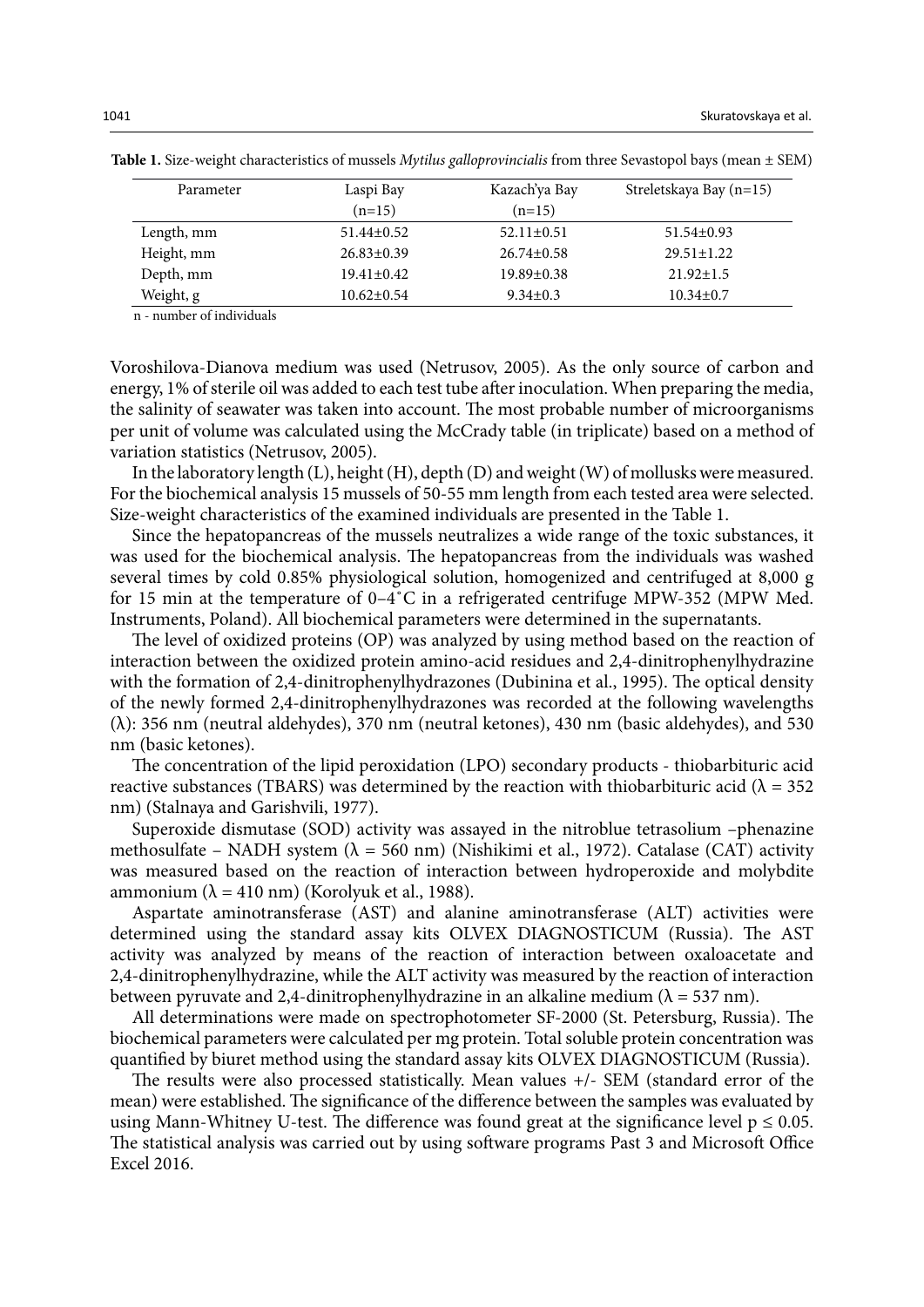#### **RESULTS AND DISCUSSION**

Streletskaya Bay is one of the zones in Sevastopol region that is mostly subjected to anthropogenic pressure (Mironov and Alyomov, 2018; Tikhonova et al., 2018). The reason for this is that the bay's territory is deeply embedded into the shoreline and is extensively exploited as the berthing place for the small boats as well as the port. Likewise it is the warship base that covers the whole eastern coast. In contrast, the western shoreline is occupied by the urban residential buildings. In recent decades there has been a change in quality of the anthropogenic load in this area originating from the intensive construction of the municipal, hotel and tourist resort centers located offshore the coastal strip and the extension of piers for mooring of the small (recreational) boats (Tikhonova et al., 2018). Hence the sediments in Streletskaya Bay accumulate silty shells, sands as well as the black silts. The loosened sediments here are mainly presented by silty-pelitic fractions, exhibiting the highest accumulation capacity resulted in severe contamination of bottom water columns by poisonous pollutants containing organochlorine compounds and petroleum hydrocarbons (Tikhonova et al., 2018; Malakhova et al., 2018). Contaminant pollution of bottom sediments of the bay by heavy metals is largely sustained by such metals as arsenic and zinc. Maximum concentrations of arsenic at the Bay outlet are recorded as 50 mg/kg that is 1.5 half as much as the content of this element found for the shallow sediments in the Black Sea. In the bottom sediments the petroleum hydrocarbon (PH) concentrations have reached 700 mg/100 g. Over the last years, in bottom sediments of the central part of the Bay, the concentrations of polychlorinated biphenyls (PCBs) and dichlorodiphenyl trichloroethane (DDT) have averaged 100 and 51 ng/g dry mass, respectively (Malakhova et al., 2018).

Kazach'ya Bay is situated 15 km apart from the city center and according to the hydrochemical indicators, its environmental factors refer to conditionally favourable water bodies (Soloveva et al., 2019). The bottom sediments of Kazach'ya Bay are mainly presented by silted barnacles and sands. Such coarse-grained sediments are defined by good washability and low sorption of the pollutants. Maximum concentrations of PH (140 mg/100g) are accumulated in silts at the head of the Bay where their concentrations were found increased by 1.8 times between 2003 and 2015 years. As regards the central parts and the areas of the estuary, the highest concentrations of PH were observed in 2003 and in the following years were found decreasing (Mironov and Alyomov, 2018). In bottom sediments the pollutants of the DDT group do not accumulate and the concentration of PCBs is 9 ng/g (Malakhova et al., 2018).

Laspi Bay is the large open zone located on the southern coast of the Crimea. The region has the unique recreational characteristics and good perspectives for the development of the marine farms. The estimates of water dynamics in the bay demonstrate the processes of water exchange as quite intensive. The average assessment of water renewal is registered within the period of 5-6 hours (Pankeeva and Mironova, 2019). The concentrations of organochlorine pollutants and petroleum hydrocarbons are found much lower here than in other research areas. The average content of PCBs appears to be 6 ng/g, DDT - 1.3 ng/g (Malakhova et al., 2018). The PH concentrations are 9 mg/100g (Tikhonova et al., 2016). Overall, these evidences confirm the unfavourable ecological state of the bay. Thus we can state that the pollution level of the tested bays varies considerably and is especially pronounced for the bottom sediments.

In our study HB abundance in bottom sediments of Laspi Bay amounted 2,500 bacterial cells per gram of sediments, in Kazach'ya Bay - 25,000 cells/g, in Streletskaya Bay - 95,000 cells/g. The maximum abundance of HOB is registered in Streletskaya Bay - 250 cells/g. In Kazach'ya Bay the abundance of HOB constituted 45 cells/g. In Laspi Bay only trace values (1.5 cells/g) were observed. Biochemical parameters in the hepatopancreas of mussels *Mytilus galloprovincialis* are presented in the Table 2.

Activity of SOD, CAT, ALT as well as the TBARS content in the hepatopancreas of mussels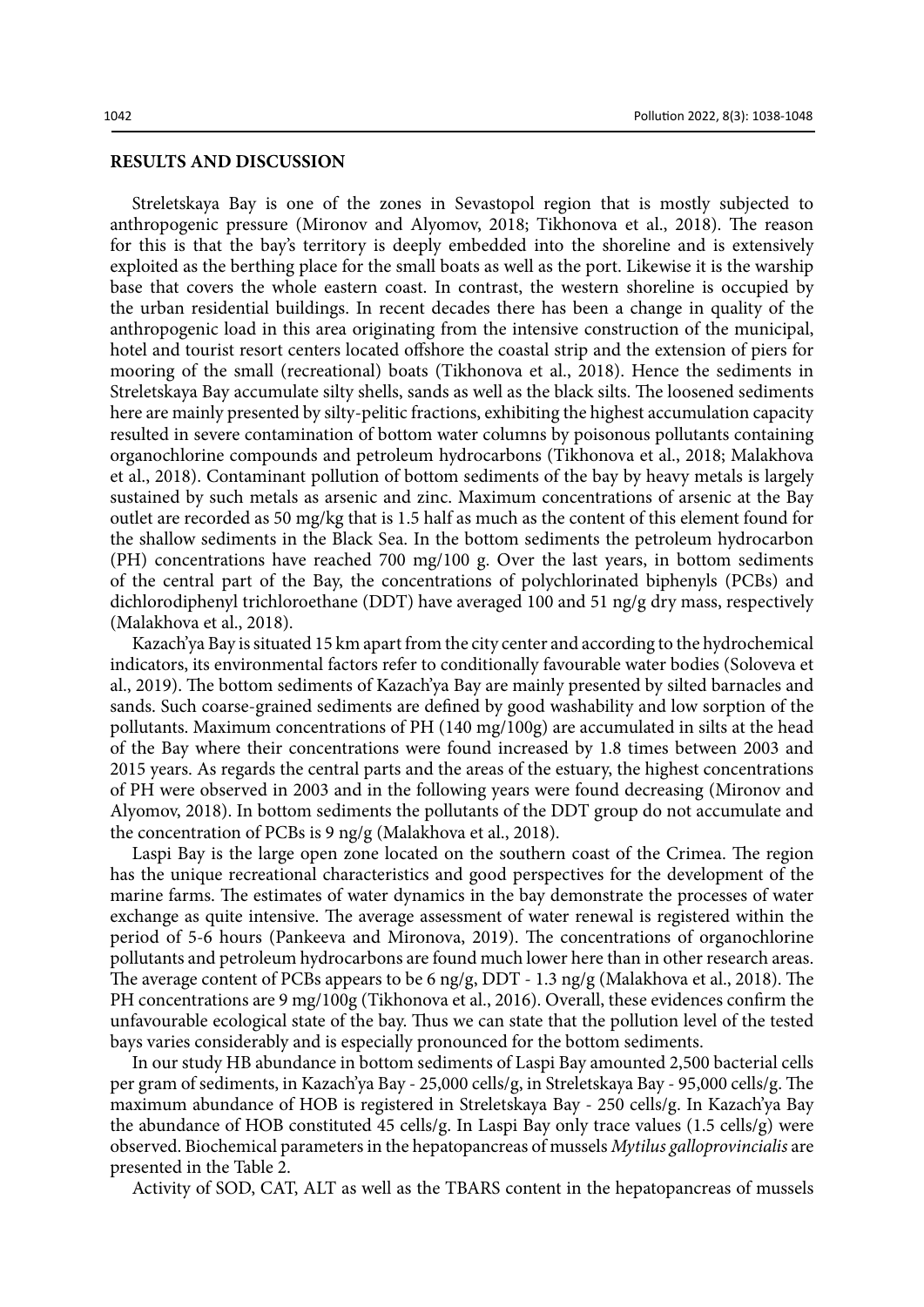| Parameter                                               | Laspi Bay         | Kazach'ya Bay (n=15) | Streletskaya Bay                 |
|---------------------------------------------------------|-------------------|----------------------|----------------------------------|
|                                                         | $(n=15)$          |                      | $(n=15)$                         |
| TBARS, nmol <sup>-mg protein</sup>                      | $2.92 \pm 0.42$   | $4.84 \pm 0.35^*$    | $6.47 \pm 0.7$ <sup>**</sup>     |
| D <sub>356</sub> , optical units <sup>-mg protein</sup> | $0.053 \pm 0.004$ | $0.059 \pm 0.006$    | $0.069 \pm 0.006*$               |
| D <sub>370</sub> , optical units <sup>-mg protein</sup> | $0.057 \pm 0.006$ | $0.058 \pm 0.008$    | $0.087 \pm 0.01$ *, **           |
| D <sub>430</sub> , optical units <sup>-mg protein</sup> | $0.031 \pm 0.004$ | $0.038 \pm 0.005$    | $0.052 \pm 0.006*$               |
| D <sub>530</sub> , optical units <sup>-mg protein</sup> | $0.006 \pm 0.002$ | $0.012 \pm 0.003*$   | $0.014 \pm 0.004*$               |
| SOD, arbitrary units <sup>-mg protein*min</sup>         | $4.25 \pm 1.04$   | $12.27 \pm 2.42^*$   | $22.06 \pm 0.46$ <sup>*,**</sup> |
| CAT, mkat-mg protein                                    | $0.185 \pm 0.03$  | $0.176 \pm 0.07$     | $0.326 \pm 0.06$ *,**            |
| ALT, $\mu$ mol <sup>-mg protein*h</sup>                 | $0.153 \pm 0.01$  | $0.095 \pm 0.01*$    | $0.195 \pm 0.01$ *,**            |
| AST, µmol <sup>-mg</sup> protein <sup>xh</sup>          | $0.098 \pm 0.02$  | $0.083 \pm 0.009$    | $0.094 \pm 0.009$                |

Table 2. Some biochemical parameters in the hepatopancreas of mussels Mytilus galloprovincialis from three Sevastopol bays (mean ± SEM) Sevastopol bays (mean ± SEM)

TBARS - thiobarbituric acid reactive substances, D356 - neutral aldehydes, D370 - neutral ketones, D430 - basic aldehydes, D530 basic ketones, SOD - superoxide dismutase, CAT – catalase, ALT - alanine aminotransferase, AST - aspartate aminotransferase, n number of individuals, \* indicates significant differences when compared to Laspi Bay, \*\* - to Kazach'ya Bay, p< 0.05

from Streletskaya Bay significantly exceeded the values of the individuals from the other tested bays (p˂0.05). The level of OP was observed to be significantly higher in mollusks from Streletskaya Bay as compared to the specimens from Laspi (at all wavelengths) and Kazach'ya (at  $\lambda$  = 370 nm). At the same time, SOD activity, level of TBARS and basic ketones (D530) in mussels from Kazach'ya Bay were recorded as higher than in Laspi Bay (p˂0.05) whereas for ALT the reverse trend was noted ( $p<0.05$ ). No differences in AST activity were found (Table 2).

Currently, huge amounts of household organic matters and petroleum hydrocarbons are discharged into the coastal marine ecosystems. The accumulation of organic substances in bottom sediments can lead to disruption of marine environment self-purification, intensive accumulation of other pollutants, including heavy metals, also development of hypoxia (Kotelyanets et al., 2017; Ovsyaniy and Orekhova, 2019). In this connection microorganisms can indicate these changes. Microbial indication methods are based on the ability of microorganisms to use specific organic compounds as the only carbon source, as well as to survive and multiply in the environment containing high concentrations of toxic pollutants. For example, the number of hydrocarbon-oxidizing bacteria is an indicator of oil pollution, while the heterotrophic bacteria correlate with readily available organic matters (Karetnikova and Garetova, 2009; Mironov and Alyomov, 2018). These microorganisms react quickly to changes in the environment and can be considered as important indicators for assessing the quality of the water bodies (Parmar et al., 2016).

Based on the results of the microbiological analysis, the studied bays can be arranged in the following sequence according to increasing level of pollution in bottom sediments: B. Laspi  $\rightarrow$ B. Kazach'ya  $\rightarrow$  B. Streletskaya. The results obtained are consistent with the literature data on the content of petroleum hydrocarbons (PH) and chloroform-extractable substances (CES) in bottom sediments of the studied areas. Thus, the maximum concentrations of PH were noted in the bottom sediments of the Streletskaya Bay – from 105 to 700 mg/100 g. In the Kazach'ya Bay the content of PH was 60 mg/100 g. In the Laspi Bay the minimum values were noted - 9 mg/100 g. The CES concentration in B. Laspi was 37 mg/100 g, B. Kozach'ya - 23.4 mg/ 100 g, B. Streletskaya - from 200 to 1,560 mg /100 g (Tikhonova et al., 2016; Tikhonova et al., 2018; Soloveva et al., 2019).

Earlier, the ecological state of the coastal areas of Sevastopol was also assessed by using the main chemical and microbiological indicators. The highest abundance of heterotrophic and hydrocarbon -oxidizing bacteria was registered in sediments of the most contaminated stations - in the apical parts of the Kruglaya, Artilleriyskaya and Yuzhnaya bays. Low abundance of the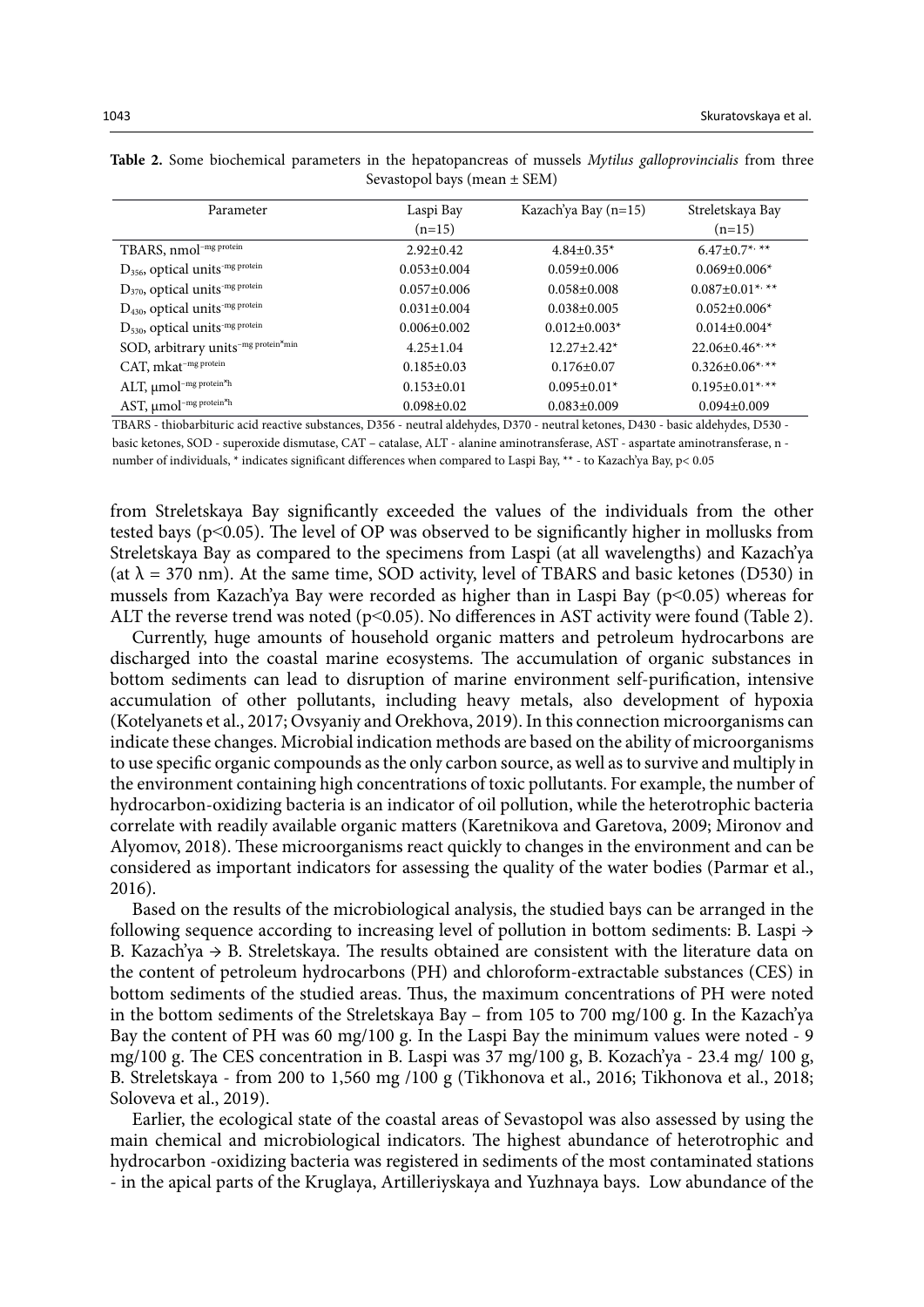microorganisms was noted in Kazach'ya Bay, characterized by relatively low levels of chemical pollution and high biodiversity (Tikhonova et al., 2018). A direct correlation between the abundance of hydrocarbon-oxidizing bacteria and the intensity of seawater oil pollution was shown by other researches (Litvinova et al., 2011; Novikov, 2005; Schuka and Volodkovich, 2015). To assess oil pollution in coastal waters of the Baltic Sea and the Kara Sea, the number of hydrocarbon-oxidizing bacteria was determined. The average values of HOB in the southeastern part of the Baltic Sea were: in winter - 10-100 cells/mL; in spring - 10-1,000 cells/mL; in summer and autumn - 10-10,000 cells/mL. In coastal waters of the Kara Sea the number of hydrocarbonoxidizing microorganisms obtained 100 cells/mL. In all cases, large number of HOB was found in waters with elevated concentrations of petroleum hydrocarbons (Schuka and Volodkovich, 2015). Microbiological studies in Kola Gulf showed direct correlation between the number of hydrocarbon-oxidizing microorganisms and the level of petroleum hydrocarbons pollution (Litvinova et al., 2011).

Mussel *Mytilus galloprovincialis* is a sedentary active filtrator and bioaccumulator of mineral and organic pollutants. Excessive accumulation of toxicants in body tissues induces oxidative stress caused by reactive oxygen species (ROS) and leads to lipid and protein peroxidation, DNA damage. It also changes and inhibits activity of different enzymes, causes cell damage resulting in apoptosis. An increase of lipid and protein peroxidation in hydrobionts tissues is a universal indicator of oxidative stress under the impact of certain toxicants and complex pollution of water areas. Oxidative damage may be minimized by antioxidant defense mechanisms through low molecular weight compounds and enzymes which protect the cell against cellular oxidants and repair systems, preventing the accumulation of oxidatively damaged molecules. Antioxidant enzymes CAT and SOD play a vital role in maintaining cellular homeostasis, protecting cellular damage from harmful effects of ROS (Rudneva et al., 2016; Benaly et al., 2017; Kroon et al., 2017; Ozkan et al., 2017).

In our research an increase in the TBARS and oxidized protein levels in the hepatopancreas of mussels from the most polluted Streletskaya Bay can indicate an enhance of free radical processes and the development of oxidative stress (Table 1). At the same time, an increase in the activity of the key antioxidant enzymes SOD and CAT against the significantly high levels of oxidized proteins and lipids can demonstrate a compensatory nature of the adaptive response to pollution, aimed at reducing the intensity of free radical oxidation. Results of the present study showed that intensification of oxidative processes in hepatopancreas of *M. galloprovincialis* from the polluted area led to activation of OA protective mechanisms due to the increase of enzyme activities.

Similar responses of prooxidant-antioxidant system were observed in the tissues of bivalves under conditions of high pollution of the aquatic environment (Ozkan et al., 2017; Sukharenko et al., 2017; Klimova et al., 2019). The increase in TBARS content, SOD and CAT activities were found in gills and digestive gland of mussel *M. galloprovincialis* from most polluted area (Aliaga) compared to control one (Urla) in the Aegean Coast of Turkey (Ozkan et al., 2017). Significantly high values of LPO and CAT activity were observed in tissues of *Dreissena polymorpha* inhabiting polluted sites in comparison with conventionally pure area in the Rybinsk Reservoir (Russia) (Klimova et al., 2019). A significant increase in LPO as well as CAT, SOD, glutatione reductase (GR) and glutatione-S-transferase (GST) activities was observed in the hepatopancreas of *Dreissena polymorpha* affected by fuel oil compared to the control group. A similar LPO growth and modulation of CAT, SOD, GR, GST activities were determined in the hepatopancreas of the mussel *Mytilus galloprovincialis* collected in the Kerch gulf polluted with resins, hydrocarbons and asphaltenes compared to the conventionally pure waters of Donuzlav lake (the Black Sea) (Sukharenko et al., 2017).

To assess the ecological state of coastal marine areas, along with prooxidant-antioxidant system parameters, it is recommended to study the activity of aminotransferases (ALT and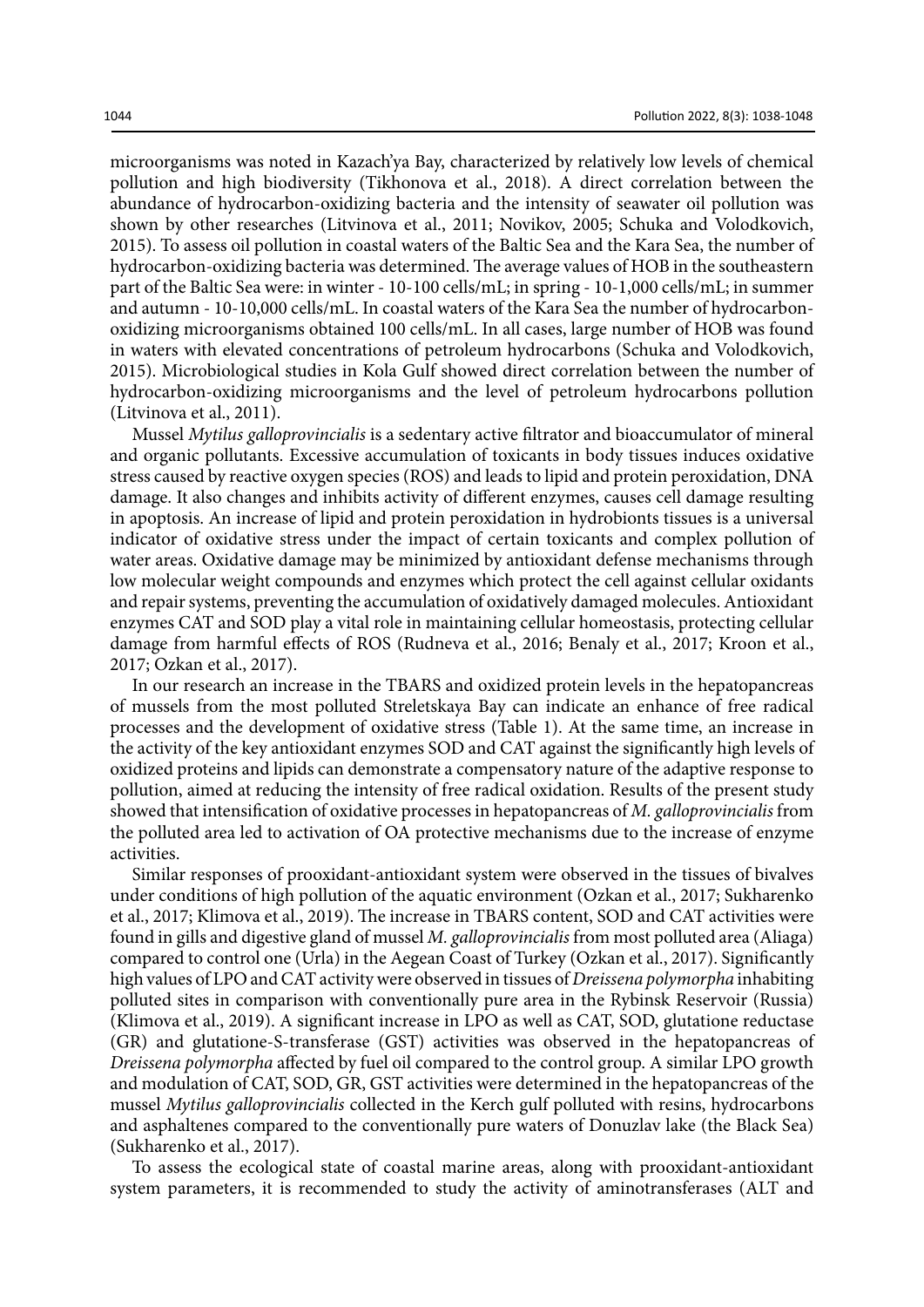AST) characterizing the state of the main metabolic pathways in an organism. ALT and AST catalyze the mutual conversion of amino acids and α-ketoacids by transferring amino groups, therefore, changes in their activity lead to a violation of carbohydrate and protein metabolism. Aminotransferases are highly sensitive to the influence of natural and anthropogenic factors and take part in the organism responses to environmental pollution (Mohite et al., 2011; El-Khayat et al., 2015; Rudneva et al., 2016). In our studies ALT activity was significantly higher in the hepatopancreas of mussels from most polluted Streletskaya Bay, indicating the activation of transamination processes between alanine and α-ketoglutaric acid. The revealed features against significantly high levels of oxidized proteins in specimens from B. Streletskaya (Table 2), could be referred to the compensatory rearrangement of protein metabolism in the direction of substrate support for the reactions of gluconeogenesis and amino acid synthesis. An increase in aminotransferase activities in the hepatopancreas of *M. galloprovincialis* living in the most polluted water area compared to conventionally pure areas was found by other researchers (Sigacheva et al., 2021). With prolonged exposure to heavy metals (cadmium and zinc), AST and ALT activities in the hepatopancreas of green mussel *Perna viridis* had been rising (Mohite et al., 2011). In tissues of freshwater mollusks genera *Planobris, Physa, Biomphalaria* from waters with high level of pollution an increase in the aminotransferase activities and glucose content was also noted. The authors explained the revealed features by the intensification of gluconeogenesis, which is necessary for the energy support of mollusk tissues under anthropogenic impact (El-Khayat et al., 2015).

#### **CONCLUSION**

Thus a comparative analysis of microbiological indicators in bottom sediments and biochemical parameters in the hepatopancreas of *M. galloprovincialis* from three Sevastopol bays (the Black Sea) allowed to identify certain differences between the tested areas and characterize their ecological state. The maximum abundance of heterotrophic and hydrocarbon-oxidizing bacteria was found in the most polluted Streletskaya Bay, the minimum - in the conventionally pure Laspi Bay. Significant increase in the parameters of prooxidant-antioxidant system (level of oxidized proteins and lipid peroxidation, SOD and CAT activities), as well as ALT activity in the hepatopancreas of mussels from Streletskaya Bay compared to the corresponding parameters in Kazach'ya and Laspi bays was found. The results obtained indicate the severe pollution and less favorable living conditions for aquatic organisms in Streletskaya Bay, as well as demonstrate the high level of biochemical adaptation of mussels to complex environmental pollution. The studied parameters can be applied in the ecological monitoring of the coastal sea water areas.

#### **GRANT SUPPORT DETAILS**

The present research was carried out within framework of the State assignment of the IBSS on the theme " Patterns of formation and anthropogenic transformation of biodiversity and bioresources of the Azov-Black Sea Basin and other areas of the World Ocean" (№ 121030100028- 0) and the theme "Molismological and biogeochemical foundations of the marine ecosystems homeostasis" (№ 121031500515-8).

#### **CONFLICT OF INTEREST**

The authors declare that there is not any conflict of interests regarding the publication of this manuscript. In addition, the ethical issues, including plagiarism, informed consent, misconduct, data fabrication and/ or falsification, double publication and/or submission, and redundancy has been completely observed by the authors.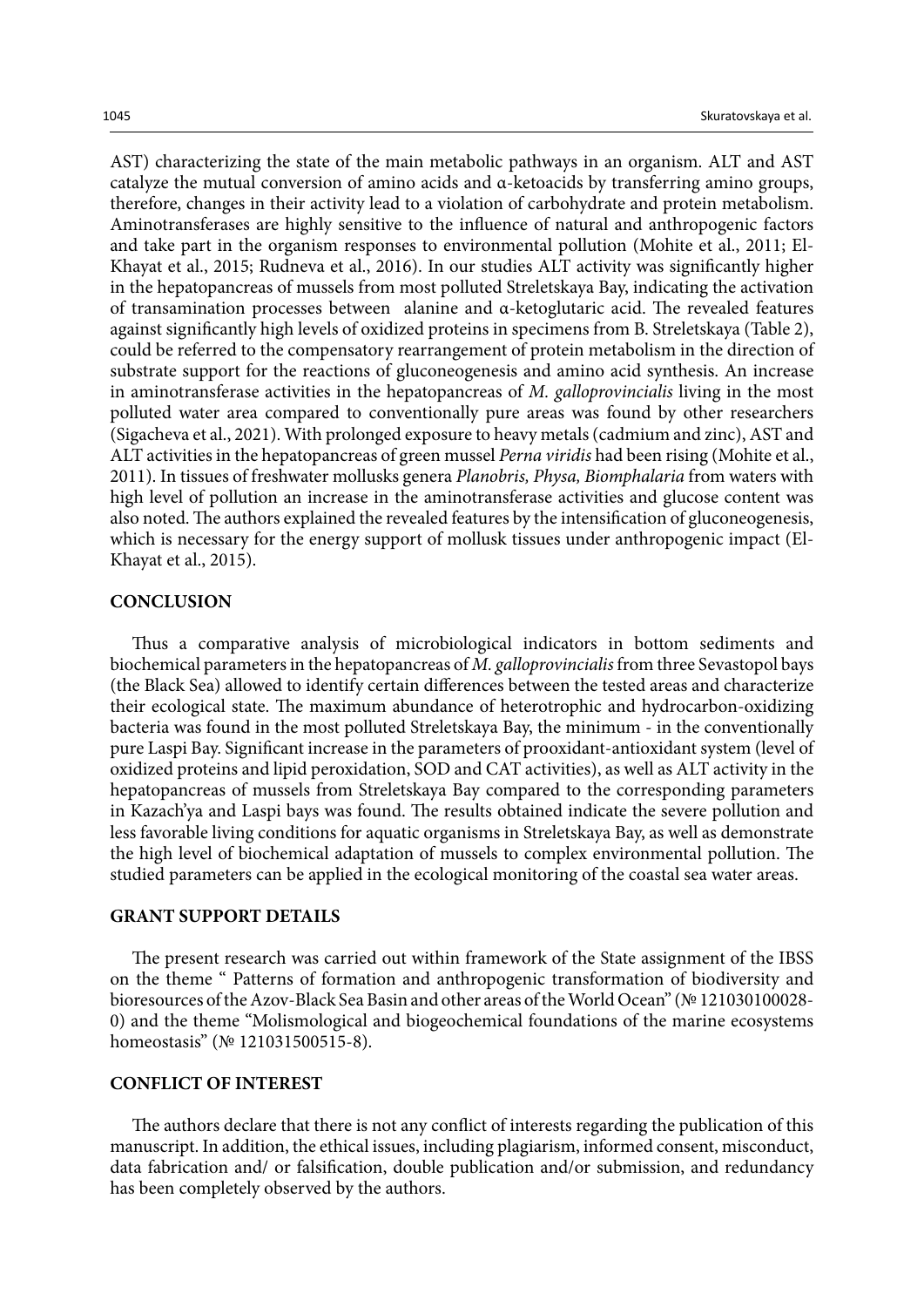#### **LIFE SCIENCE REPORTING**

No life science threat was practiced in this research.

## **REFERENCES**

- Alyomov, S. V. (2021). Seasonal and interannual dynamics of macrozoobenthos communities in Sevastopol bay (the Black sea) at the beginning of the XXI century in areas with different pollution levels. Proceedings of the T.I. Vyazemsky Karadag scientific station - Nature Reserve of the Russian Academy of Sciences, 1(17); 3-16. (In Russ.)
- Asif, N., Malik, M. F. and Chaudhry, F. N. (2018). A review of on environmental pollution bioindicators. Pollution, 4(1); 111-118.
- Barinova, S. and Krupa, E. (2017). Bioindication of ecological state and water quality by phytoplankton in the Shardara reservoir, Kazakhstan. Environment and Ecology Research, 5(2); 73-92. (In Russ.)
- Benali, I., Boutiba, Z., Grandjean, D., de Alencastro, L. F., Rouane-Hacene, O. and Chèvre, N. (2017). Spatial distribution and biological effects of trace metals (Cu, Zn, Pb, Cd) and organic micropollutants (PCBs, PAHs) in mussels Mytilus galloprovincialis along the Algerian west coast. Mar. Poll. Bull., 115; 539-550.
- Cajaravillea, M. P., Bebianno, M. J., Blasco, J., Porte, C., Sarasquete, C. and Viarengo, A. (2000). The use of biomarkers to assess the impact of pollution in coastal environments of the Iberian Peninsula: a practical approach. The Science of the Total Environment, 247; 295-311.
- Chesnokova, I. I., Sigacheva, T. B. and Skuratovskaya E. N. (2020). Comparative Analysis of Hepatic Biomarkers of Black Sea Scorpion fish Scorpaena porcus Linnaeus, 1758 from Sevastopol Water Areas (the Black Sea) with Different Pollution Levels. Water Resources, 47(3); 486-490.
- Dubinina, E. E., Burmistrov, S. O., Khodov, D. A. and Porotov, I. G. (1995). Oxidative modification of human serum proteins, method for its determination. Problems of Medical Chemistry, 41(1); 24-26. (In Russ.)
- El-Khayat, H. M. M., Hamid, H. A., Gaber, H. S., Mahmoud, K. M. A. and Flefel, H. E. (2015). Snails and Fish as Pollution Biomarkers in Lake Manzala and Laboratory A: Lake Manzala Snails. Fisheries and Aquaculture Journal, 6(4); 1-9.
- Karetnikova, E. A. and Garetova, L. A. (2009). Bacterioplankton and bacteriobentos of the Amur estuary and adjacent water areas in the summer of 2006. Oceanology, 49 (3); 409-417. (In Russ.)
- Klimova, Y. S., Chuiko, G. M., Gapeeva, M. V., Pesnya, D. S. and Ivanova, E. I. (2019). The Use of Oxidative Stress Parameters of Bivalve Mollusks Dreissena polymorpha (Pallas, 1771) as Biomarkers for Ecotoxicological Assessment of Environment. Inland Water Biology, 12(2); S88-S95.
- Korolyuk, M. A., Ivanova, L. I., Mayorova, I. G. and Tokarev, V. E. (1988). Method for determination of catalase activity. Laboratory working, 1; 16-19. (In Russ.)
- Kotelyanets, E. A., Gurov, K. I., Tikhonova, E. A. and Soloveva, O.V. (2017). Some geochemical indicators of sea bottom sediments in coastal waters under the influence of antropogenous factor (using Kazachya Bay, Sevastopol, as an example). Bulletin of Udmurt University, 27(1); 5-13. (In Russ.)
- Kroon, F., Streten, C. and Harries, S. (2017). A protocol for identifying suitable biomarkers to assess fish health: A systematic review. PLoS ONE, 2(4); e0174762.
- Litvinova, M. Yu., Ilyinsky, V. V. and Peretrukhin I. V. (2011). Quantitative assessment of heterotrophic bacterioplankton in the water of the northern and middle knees of the Kolskiy Bay. Fundamental research, 7; 203-206. (In Russ.)
- Luk'yanova, O. N. and Korchagin, V. P. (2017). Integral biochemical index of the state of aquatic organisms under polluted conditions. Biology Bulletin, 4(2); 203-209.
- Malakhova, L. V., Skuratovskaya, E. N., Malakhova, T. V., Boltachev, A. R. and Lobkо, V. V.(2018). Organochlorine compounds in scorpion fish Scorpaena porcus Linnaeus, 1758 in the Sevastopol marine area (The Black sea): spatial distribution and biological response. Marine Biological Journal, 3(4); 51-63. (In Russ.)
- Mironov, O. G. (1988). Mussels as an element of the hydrobiological treatment of polluted sea waters. Water resources, 5; 104-111.
- Mironov, O. G., Alyomov, S. V. (Eds.) (2018). Sanitary and Biological Studies of the South Western Crimea Coastal Waters At the Beginning of XXI Century. (ARIAL, Simferopol)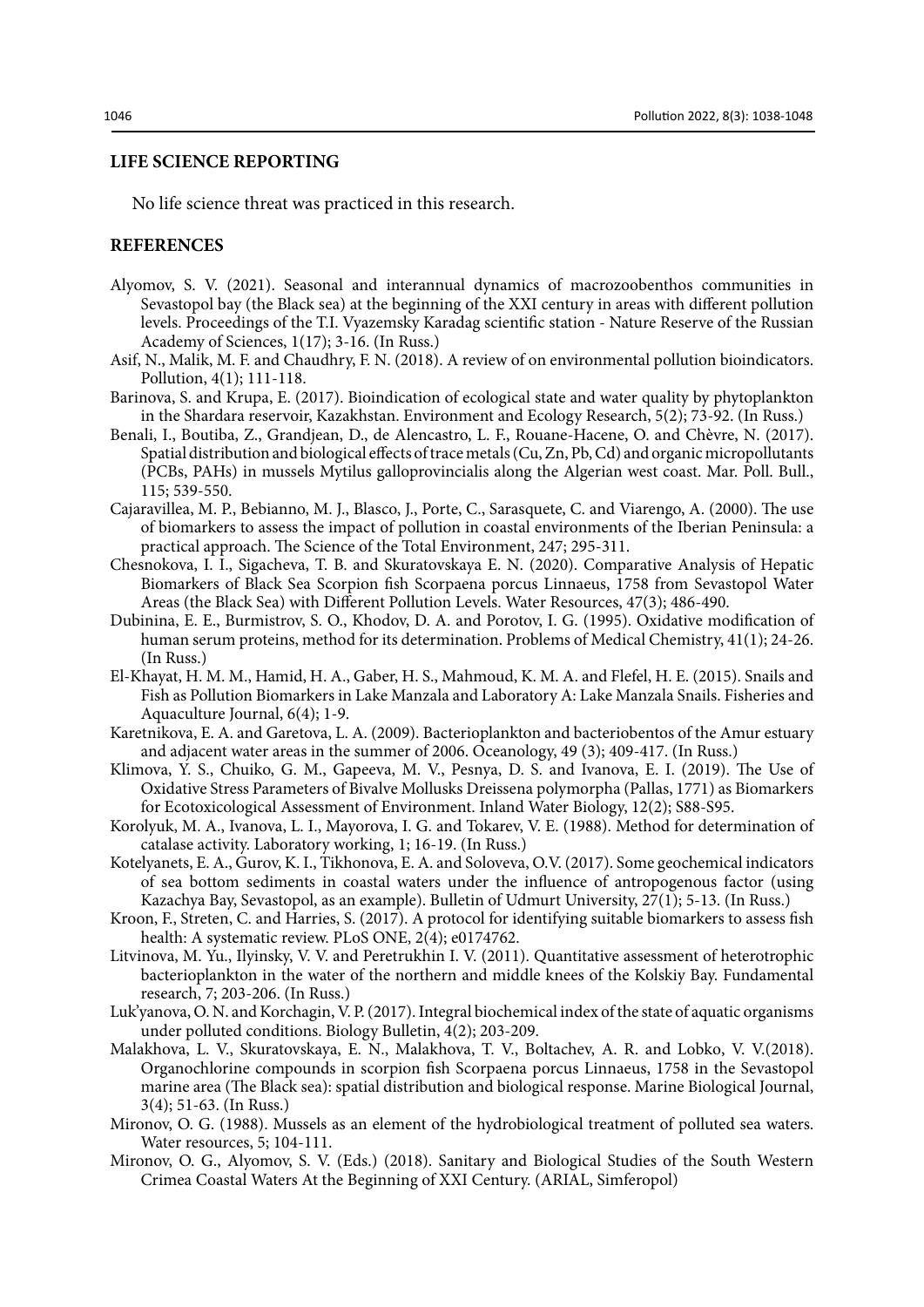- Mohite, V. T., Lahir, Y. K., Pathare, M., Agwuocha, S. and Mane, U. H. (2011). Study on the effects of exposure of sub lethal dose of cadmium and zinc on the enzymatic activity in the tissues of green mussel – Perna viridis (L) from Ratnagiri coast, Maharashtra. Journal of ecophysiology and occupational health, 11(3-4); 131-140.
- Nemova, N. N., Mecheryakova, O. V., Lysenko, L. A. and Fokina, N. N. (2014). Assessment of the state of aquatic organisms by their biochemical status. Proceedings of KarRC RAS, 5; 18-29. (In Russ.)

Netrusov, A. I. (Eds.) (2005). Workshop on microbiology. (Moscow: Academia Press)

- Nishikimi, M., Rao, N. A. and Yagi, K. (1972). The occurrence of superoxide anion in the reaction of reduced phenazine methosulfate and molecular oxygen. Biochim. Biophys. Res. Commun, 46(2); 849-854.
- Novikov, Yu. V. (Eds.) (2005). Ecology, environment and person. (Moscow: FAIR-Press) (In Russ.)
- Oliva, M., Gravato, C., Guilhermino, L., Galindo-Riano, D. M. and Perales, A. J. (2014). EROD activity andcytochrome P4501A induction in liver and gills of Senegal sole Solea senegalensis from a polluted Huelva Estuary (SW Spain). Comp Biochem Phys C., 166; 134-144.
- Ovsyaniy, E. I. and Orekhova, N. A. (2019). Accumulation of organic matter in bottom sediments of Kazach'ya Bay (Black Sea) as a result of anthropogenic load. Meteorologiya i Gidrologiya, 5; 85-93.
- Ozkan, D., Dagdeviren, M., Katalay, S., Guner, A. and Yavaşoğlu, N. Ü. K. (2017). Multi-Biomarker Responses After Exposure to Pollution in the Mediterranean Mussels (Mytilus galloprovincialis L.) in the Aegean Coast of Turkey Bull. Environ. Contam. Toxicol., 98; 46-52.
- Pankeeva, T. V. and Mironova, N. V. (2019). Spatial distribution of macrophytobentos with due account for the landscape structure of the bottom of Laspy Bay (Black Sea). Bulletin of Udmurt University, 29(1); 111-123.
- Parmar, T. K., Rawtani, D. and Agrawal, Y. K. (2016). Bioindicators: the natural indicator of environmental pollution. Frontiers in Life Science, 9(2); 110-118.
- Pešić, V., Gadawski, P., Gligorović, B., Glöer, P., Grabowski, M., Kovács, T., Murányi, D., Płóciennik, M. and Šundić, D. (2018). The diversity of the Zoobenthos communities of the Lake Skadar/Shkodra basin. (In Pešić, V., Karaman, G. and Kostianoy A. G (Eds.). The Skadar/Shkodra Lake Environment, Handbook of Env. Chem. (pp. 255-293). Switzerland AG: Springer)
- Polyaka, Yu. M., Demchuk, A. S., Sharova, A. N., Gubelit Yu. I. and Berezina N. A. (2020). Hydrocarbon-Oxidizing Bacteria in the Digestive System of Fish as an Indicator of Coastal Pollution. Doklady Biological Sciences, 491; 71-74.
- Rudneva, I. I., Skuratovskaya, E. N., Chesnokova, I. I., Shaida, V. G. and Kovyrshina, T. B. (2016). Biomarker response of Black Sea scorpion fish Scorpaena porcus to anthropogenic impact (In A. Kovács & P. Nagy (Eds.), Advances in Marine Biology., 1 (5, pp. 119-147). New York: Nova Sci. Publs)
- Sarker, J., Tanmay, M. H., Rahman, F., Patwary, M. S. A. and Rima, N. N. (2016). Assessment of coastal water pollution in Greater Noakhali-Bangladesh. J Coast Zone Manag, 19(2); 1-7.
- Schuka, T. A. and Volodkovich, Yu. L. (2015). Study of the processes of microbial destruction of oil pollution and the experience of monitoring the spread of hydrocarbon-oxidizing microorganisms in the southeastern parts of the Baltic and Kara Seas. Problems of ecological monitoring and modeling of ecosystems, 26(1); 180-204. (In Russ.)
- Sigacheva, Т. В., Chesnokova, I. I., Gostyukhina, О. L., Kholodkevich, S. V., Kuznetsova, Т. V., Andreenko, Т. I., Kovrigina, N. P., Gavruseva, T. V., Kirin, M. P. and Kurakin, A. S. (2021). Assessment of recreational potential of Sevastopol bays using bioindication methods. South of Russia: ecology, development, 16(1); 151-167. (In Russ.)
- Soloveva, O. V., Tikhonova, E. A., Klimenko, T. L., Skrupnik, G. V. and Votinova, T.V. (2019). Organic Substances of Sea Bottom Sediments in Conditions of the Coast Urbanization (for Example Kazachiya Bay, the Black Sea). Oceanology, 59(2); 234-242. (In Russ.)
- Sonnenwirth, A. C. and Jarett, L. (1980). Gradwohl's clinical laboratory methods and diagnosis, eighth ed. Library of congress cataloging in publication data (USA).
- Stalnaya, I. D. and Garishvili, T. G. (1977). Method for determination of malondialdehyde using thiobarbituric acid. (In Modern methods in biochemistry (pp. 66-68). Moskva: Meditsina.) (In Russ.)
- Sukharenko, E. V., Nedzvetsky, V. S. and Kyrychenko, S. V. (2017). Biomarkers of metabolism disturbance in bivalve molluscs induced by environmental pollution with processed by-products of oil. Biosystem Diversity, 25(2); 113-118.